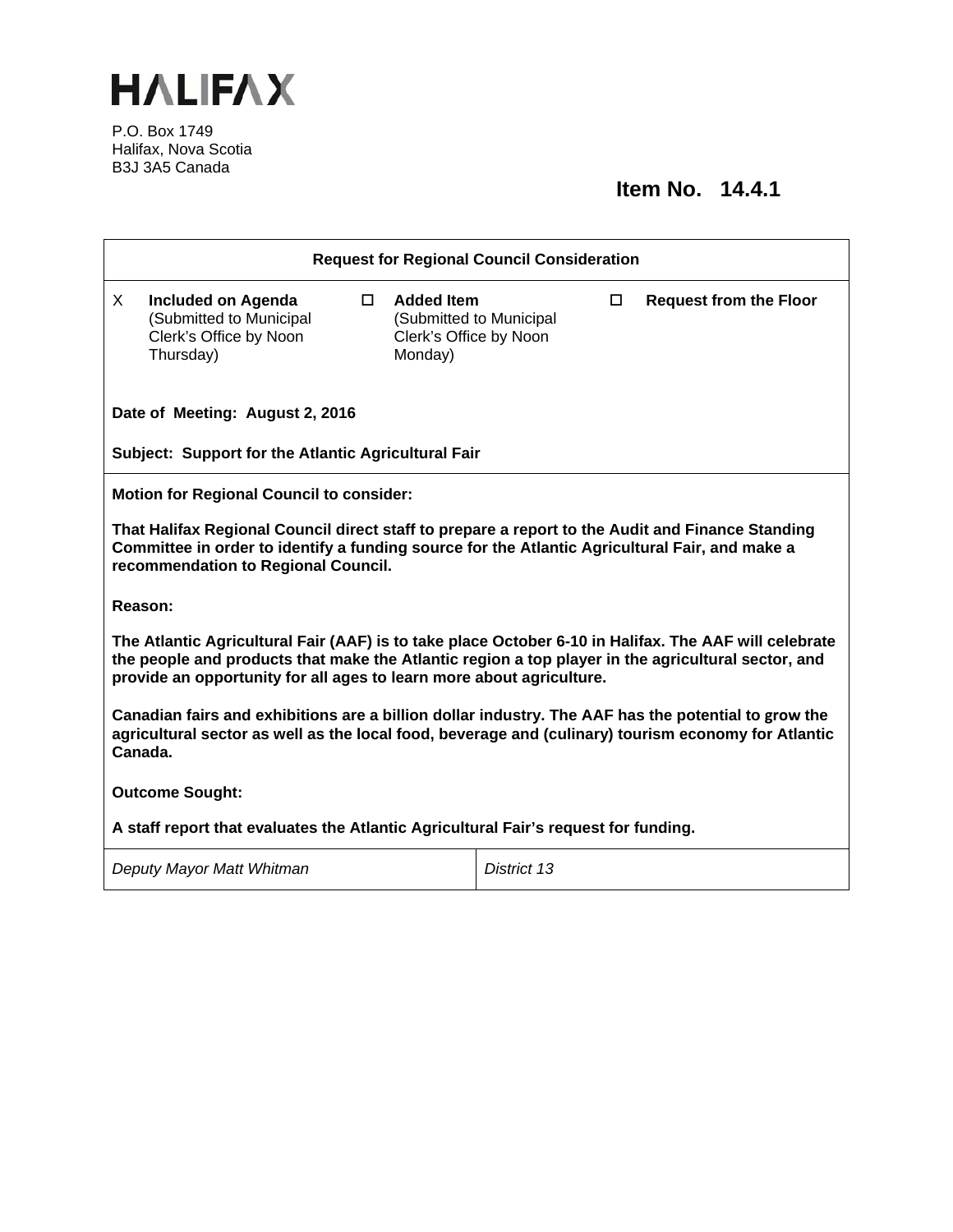

May 24, 2016

His Worship Mike Savage Mayor of Halifax PO Box 1749 Halifax, NS B3J 3A5

Dear Sir and members of Halifax City Council:

Thank you, Mayor Savage, for attending the media launch for the new Atlantic Agricultural Fall Fair (AAFF) on Saturday, April 23 at Saltscapes Halifax Expo.

We are pleased to now make a formal request for municipal investment in this new signature event for Halifax commencing in October 2016. Our mandate is to create the annual equivalent of The Royal Winter Agricultural Fair in Toronto but in the homespun feel-good style of Canada's east coast people, heritage and values.

We have carefully crafted an event strategy to benefit all rural, suburban and urban agricultural and fisheries economy participants in Atlantic Canada. This exciting new event is designed with both an irresistible consumer and an inbound trade agenda over the Canadian Thanksgiving weekend. The immediate economic impact of the Atlantic Agricultural Fall Fair will lead to rapid growth in the regional food, beverage and tourism industries of this most deserving part of Canada. It will also further strengthen Halifax's leadership position as the innovative business capital of Canada's east coast with a strong commitment to public trust in our affordable local food supply.

The Atlantic Agricultural Fall Fair executive committee, in partnership with Saltscapes event team will present a turn-key activation of programming and activities that align with the mandate of promoting the agricultural economy and culture while providing an entertaining and interactive environment for all ages. Examples include:

- $\bullet$ Create a focus on entry level opportunities for hobby farmers with seminars on agricultural land availability in the Halifax area, and all across suburban and rural parts of Atlantic Canada.
- Ensure a strong focus on junior and senior high school students with entrepreneurial activities offered  $\bullet$ by urban/suburban community gardens, and rural-based 4H groups.
- Create high profile awareness of the exciting world class agricultural and agri-food food science being  $\bullet$ undertaken at many post-secondary institutions serving the Atlantic region.
- Showcase the recent rise of the award-winning craft beverage alcohol industry and its impact of the  $\bullet$ Halifax based farmers markets and restaurant culture.

This land is our land! ... Sea it for yourself

30 Damascus Rd, Suite 209, Bedford, NS B4A 0C1

atlanticfair.com